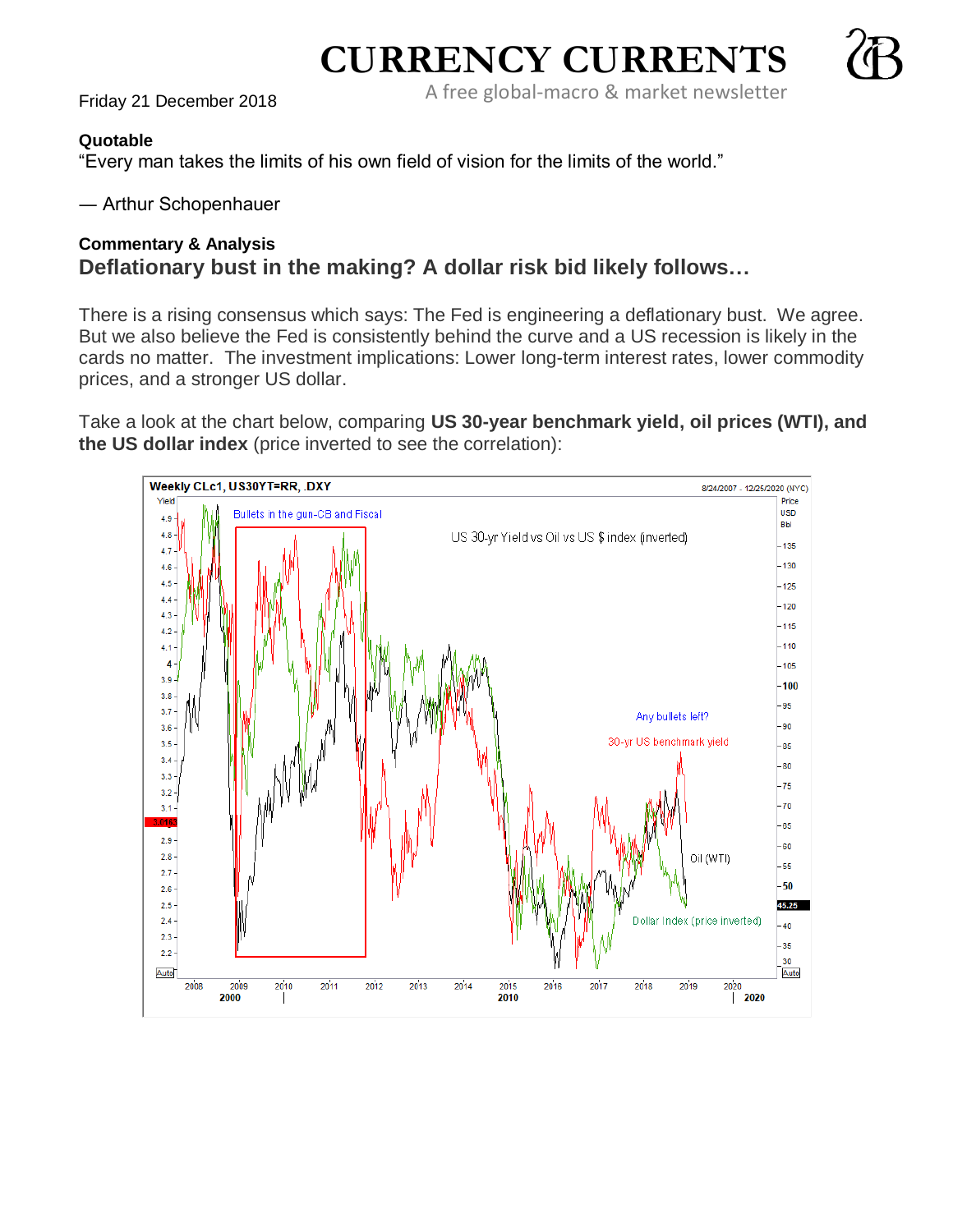

## **Commodities Index vs. US \$ Index** (price inverted)

Global central bank liquidity, coupled with rising fiscal stimulus almost everywhere, was able to inflate risk assets after the credit crunch (but failed in mid-2011 measured by the commodities index (as you can see in the chart above). Though US economic growth has indeed rebounded, real stuff has remained relatively flat. The US economy looks strong. But consider how this came to be: A flood of liquidity dumped on to bank balance sheets, which is now reversing as the Fed reduces its own balance sheet. According to Hoisington Investment Management: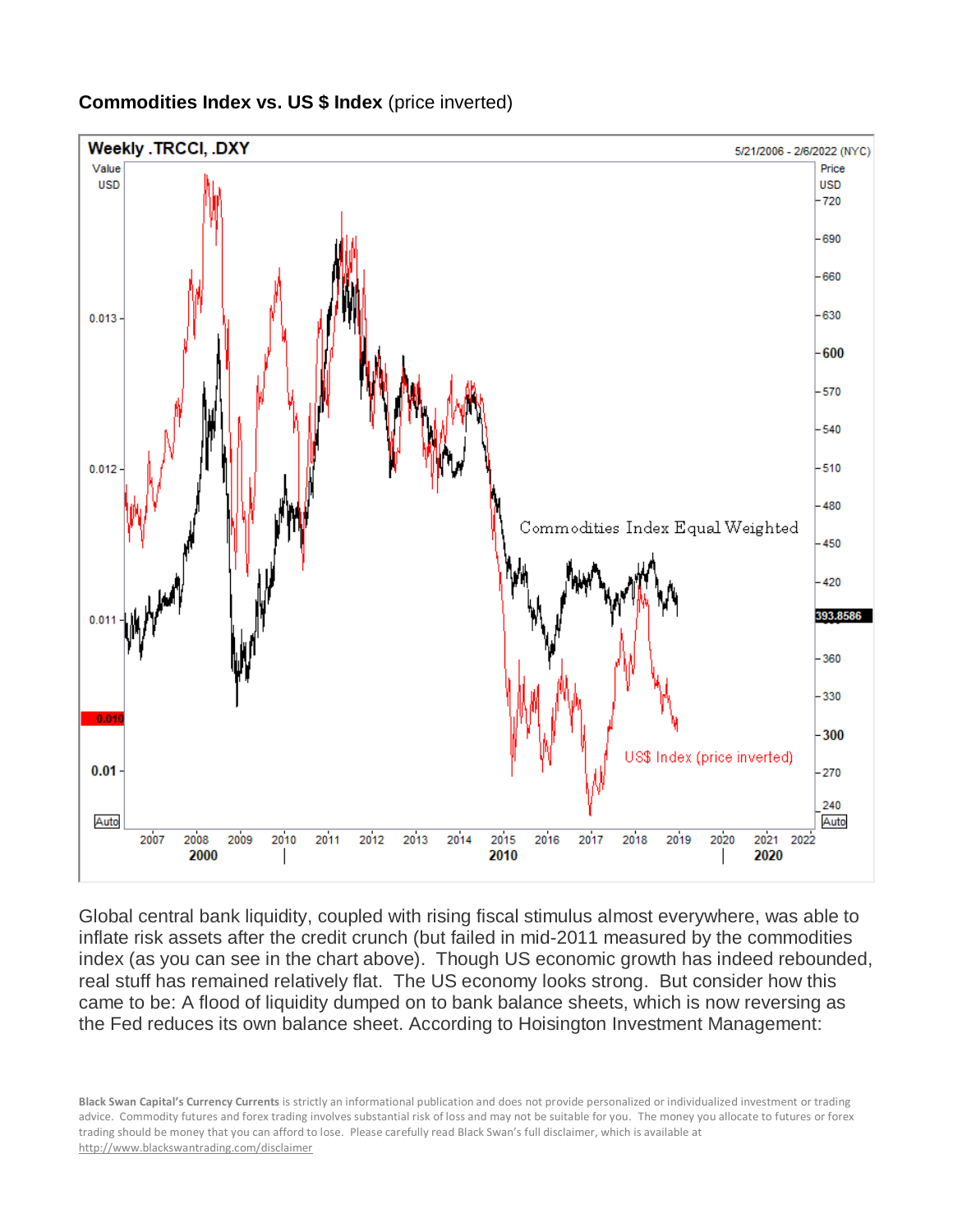Eight policy interest rate increases in short Quarterly Review and Outlook Third Quarter 2018 rates and a 30%, or nearly \$1 trillion, reduction in excess reserves of the banking system appears to have had little impact on U.S. growth, as of yet.

… With lags, the impact of Fed policy, however, has a broad reach. As noted in past quarterly letters, Fed policy determines world dollar liquidity. That **liquidity is palpably shrinking around the world where debt productivity is considerably lower than in the U.S**. As such, the erosion of dollar liquidity should weaken foreign economies before the monetary restraint is visible domestically.

Money supply growth is declining in the US, Europe, Japan, and China. And according to the Fed's own research staff, **the best single indicator of recession is the 10-year yield versus 3-month yield** *[don't let your own research staff get in the way of the dot plots]***. And as you can see, the spread continues to accelerate lower.**



Given that banks lend long and borrow short, maybe it isn't such a surprise the bank stocks are getting hit hard. Below, the same chart, but with the **Banking Stock Index (BKX) overlaid on the spread.**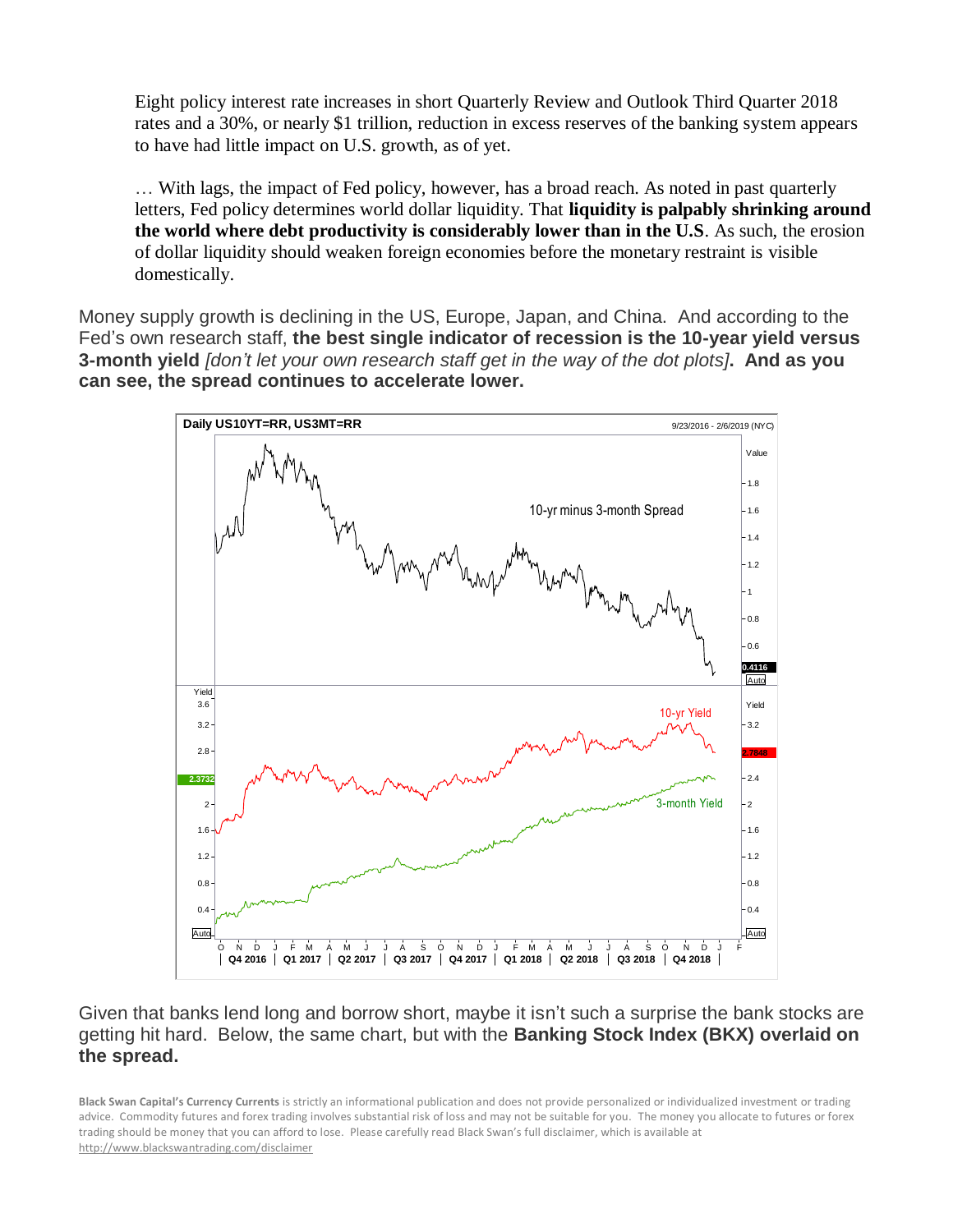

Despite attempts to rationalize away the recent decline in loans tied to banks and commercial paper, and more importantly, what the yield curve is telling us; our bet is the yield curve is more insightful than a group of economists viewing the world in the rear-view mirror.

There are two reasons we doubt US fiscal policy will help anytime soon: 1) with Democrats in control of the House, they will most likely stymie any policies that might help President Trump (and the economy); so any big infrastructure deal is likely off the table; and 2) the rising level of the deficit and overall US debt is beyond the danger zone and is already likely impacting US investment as it is—reducing productivity and future growth potential (the sugar high of tax and regulatory reform are likely history). Again, we turn to Houisington: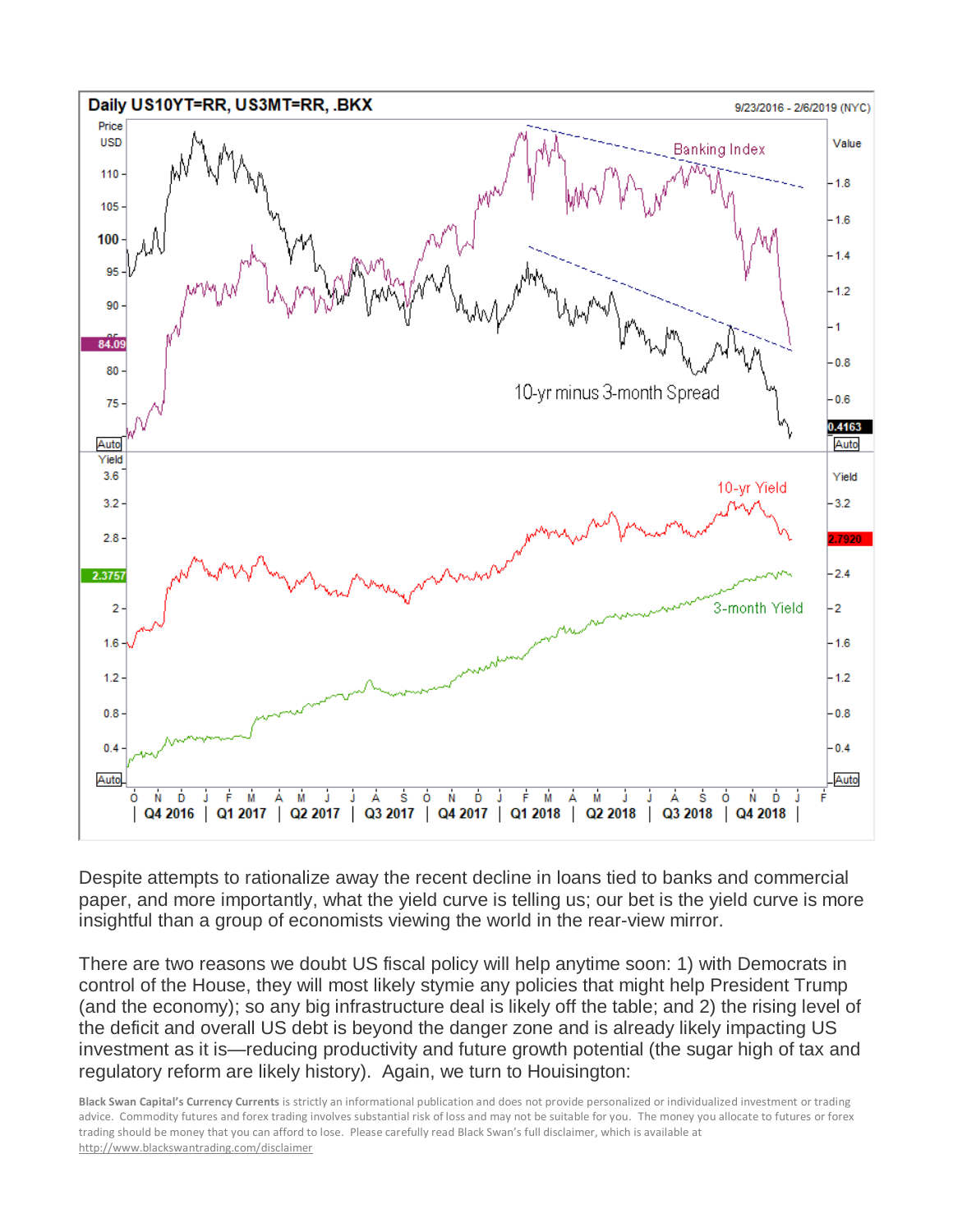An analysis of the interconnectedness of the economy, or what is referred to as the circular flow of the macro economy, reveals another factor, over and above the government debt problem, that will enhance the impetus for economic activity to slow. For all economies, what is produced equals what is spent, which in turn equals what is earned (i.e., GDP equals Income). Based on this circular flow proposition, algebraically, national saving must equal physical investment  $(S = I)$ . **Investment is critical to the growth of productivity**. Productivity plus labor force growth determines potential economic growth rates. Therefore, **to get an investment boom, greater national saving is required. Herein stands the problem. Government deficits are not saving, but dissaving, reducing the total saving available for investment** (Chart 6).



Since 1929, net national saving has averaged 6.4%, but with increasing government deficits (dissaving) over the past 17 years, the national saving rate has dropped by more than half to about 3%. **It is important to note that the projected increase in federal debt from \$21.4 to \$28.9 trillion will, all other things being equal, further reduce net national saving from approximately 3% to 2% or possibly even zero.** Thus, investment would be forced downward, continuing to erode productivity, unless, of course, consumer saving were to rise. But, **if consumer saving were to rise, this would reduce consumer spending and economic growth, undermining the incentive for more investment.** This is a recipe for semi-recessionary economic conditions, regardless of monetary mistakes. Indeed, both fiscal and monetary policy are guiding U.S. economic growth slower.

Now, if we layer into this US growth picture **the complete strategic shift in US-China relations, from global partner to global advisory**, how can this not be yet another major drag on global growth at minimum, and with potential to tip the world economy into a global depression? China is already in a precarious position as Chairman Xi continues to push the country into an Orwellian reality. Policymakers are well aware of the economy slowing. But also understand the dangers of letting the currency depreciate much further—a capital run out of the country would make matters worse.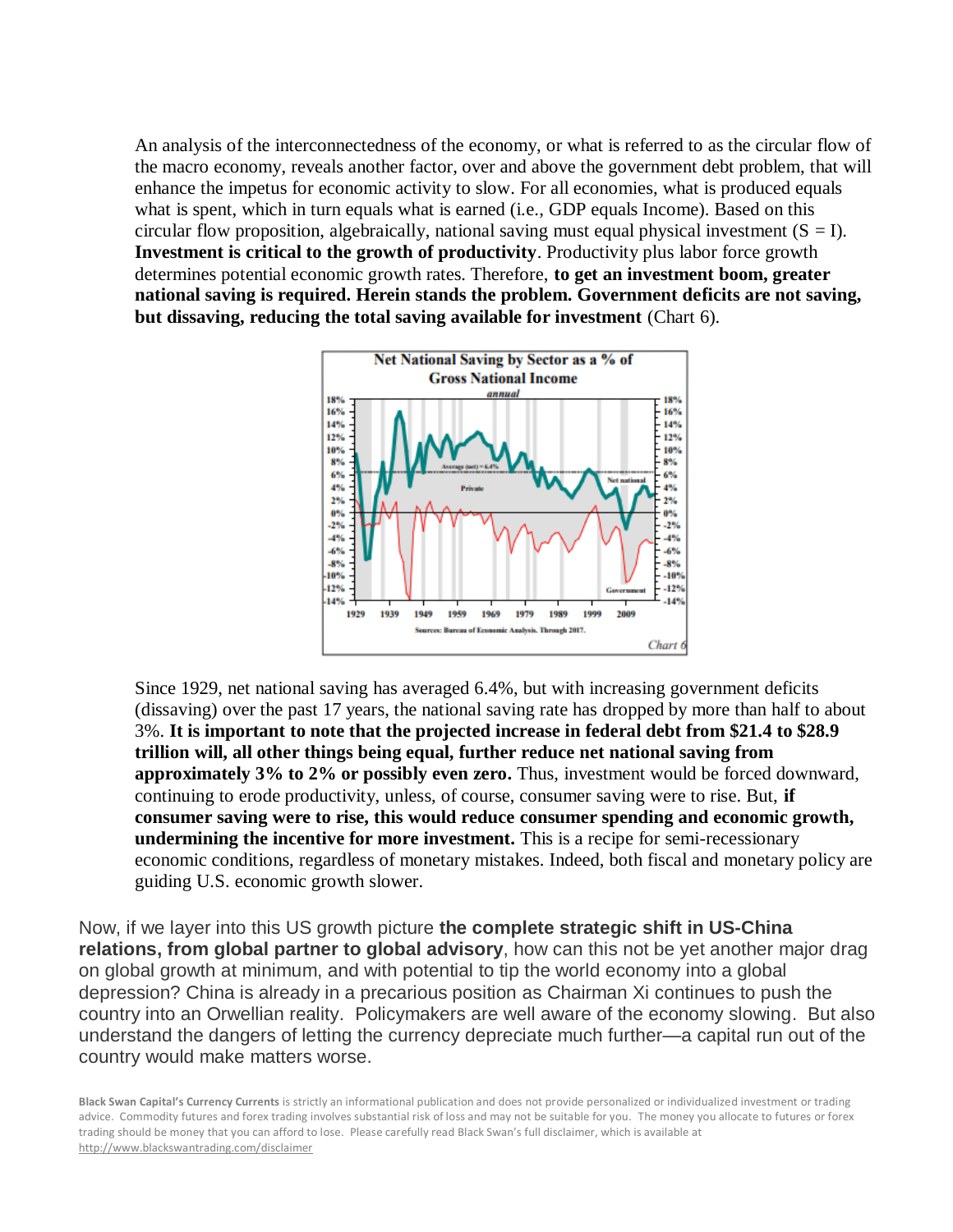Thus, China can run but cannot hide from the Mundellian Trilemma as we discussed in our October 2, 2018 Currency Currents (chart updated), excerpt below:



The Mundellian trilemma says policy makers can control only two of the three main variables in global finance, but not all three at the same time.

"…it is not feasible to have at the same time a fixed exchange rate, full capital mobility and monetary policy independence. Only two of the three may co-exist (according to the Mundel-Fleming logic)," writes Helene Ray, of the London School of Business, International Channels of Transmission of Monetary Policy and the Mundellian Trilemma.

That's the theory. Now take a look at China's situation for application of the theory. Chinese policy makers seem to be stuck in a tight policy box—the alternatives available aren't very appealing.

The dynamics of the trilemma for China can be seen in the chart below...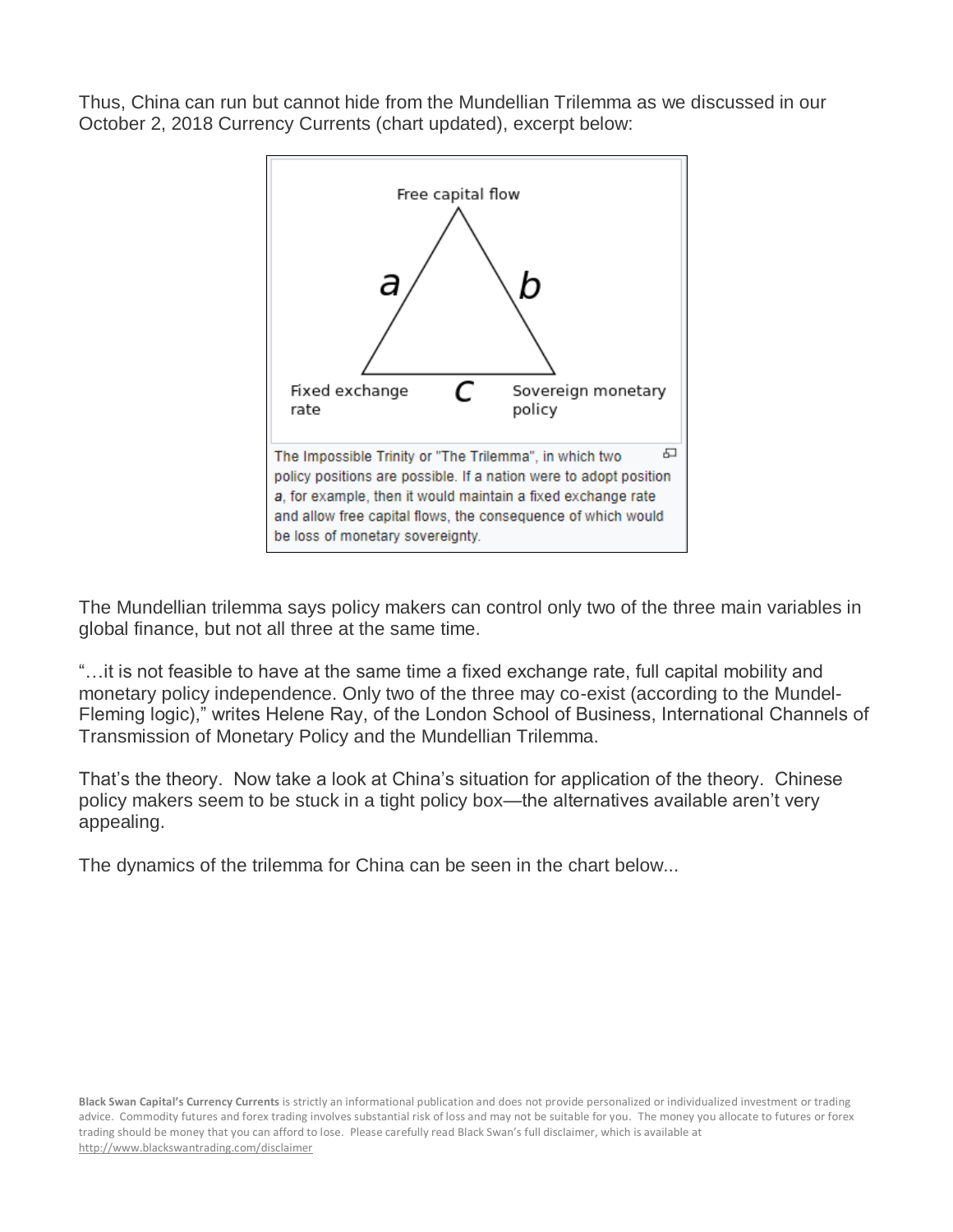

The chart above compares the benchmark **2-year Chinese interest rate (red); to the 2-year United States interest rate (black); to the Chinese currency priced in US dollars (green).** Note:

- 1. The 2-year yield spread between China and the United States is narrowing [widening of late] as the Fed continues to hike the Fed Funds rate, while the Chinese 2-year yield is falling as China attempts to stimulate growth (so far it isn't working).
- 2. As the 2-year yield spread narrows between the China and the US, it pushes the value of the Chinese yuan lower; i.e. CNY/USD is moving lower as the spread (red line minus the black line) narrows. Hot money is moving out of China and into the US.

China is facing slowing growth, rising unemployment, and the possibility of a major acceleration in capital flight (as we saw back in 2016).

So, China's policy choices seem to be these:

1. **Raise interest rates** and protect the currency (including capital controls) in an effort to avert a capital run. This means China loses control over sovereign monetary policy which calls for lower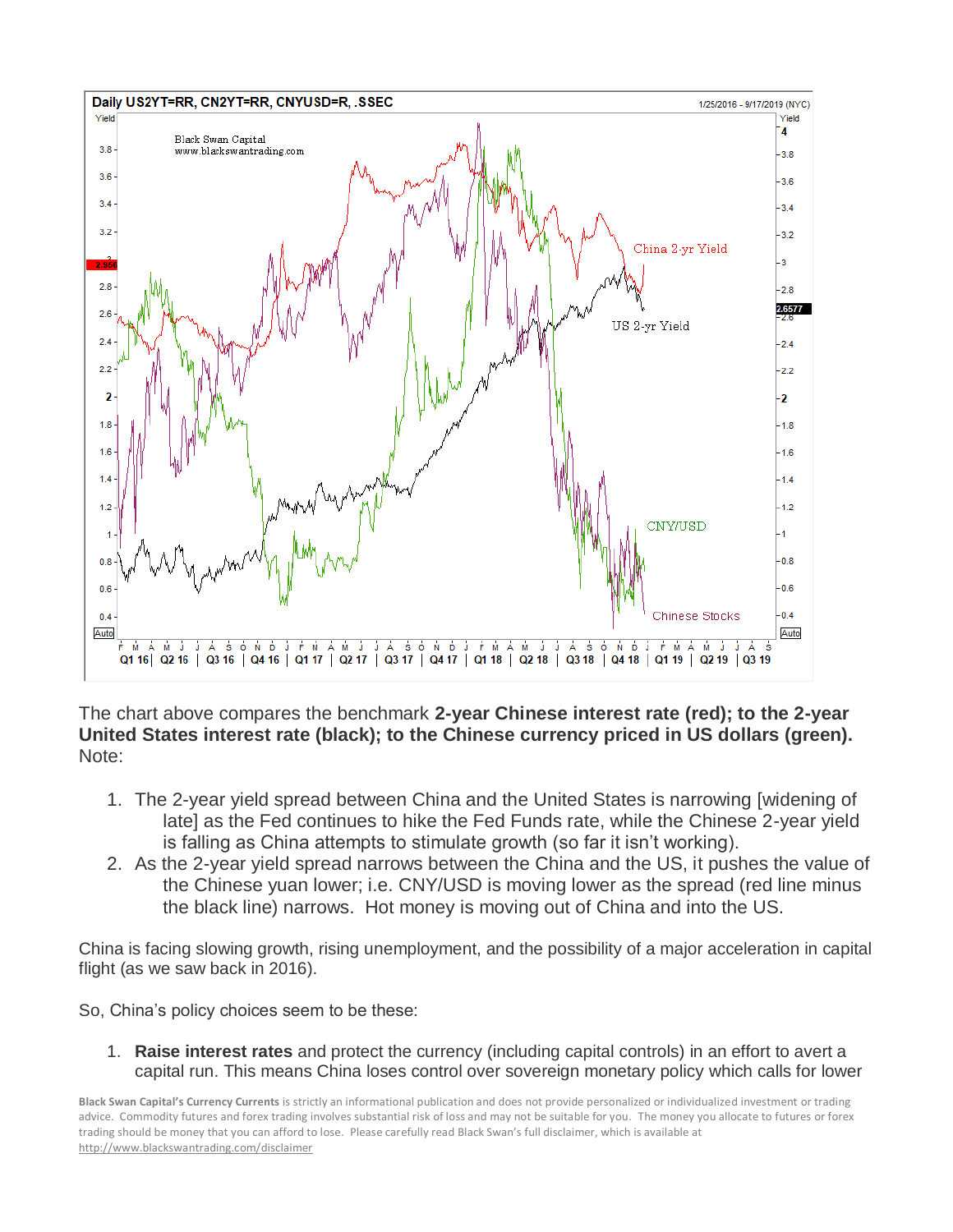rates to stimulate growth (add more debt). Unemployment rises under this policy choice and that means China's efforts to rebalance its economy and shift more resources to the household sector is stymied once again.

2. **Let the currency run** and lower interest rates in an effort to stimulate local demand. This leads to more household indebtedness. And with China's current account surplus now at just one percent of GDP, the measure of safety here if capital runs offshore is thin and a plunging currency would be seen by the United States a currency war on top of a pending trade war.

If China chooses #1, we can expect a continued deceleration of Chinese growth; the country's manufacturing index is approaching stall speed (see the chart below). But, rising rates would help slow the dangerously rising debt formation and be best for global stability, though internally rising unemployment is never popular.

**China's manufacturing index grinding lower -** China's NBS manufacturing PMI fell to 50.8 in September, from 51.3 in August and below the Bloomberg consensus of 51.2. While this was the first September drop since the NBS manufacturing PMI series was released, it was also the 26th consecutive month of prints above the 50-point mark that separates growth from contraction.



If China chooses #2 above and let's the currency run it risks trigger a major flow of capital not only out of China but emerging markets in general—a contagion trigger if there was one.

But there is a third choice I haven't shared, but there is a third alternative according to Andrew Polk at Trivium. From the *Financial Times:*

"**China won't hike rates because they can't**," agreed Andrew Polk at Trivium, a Beijing-based consultancy. "The PBoC knows it's better to just let the currency go if it must." He adds that in the event of a worst-case panic scenario, China's central bank can revert to its "2016 playbook" — a highly effective combination of capital controls and intervention in the onshore and offshore renminbi markets.

"But that playbook came at a high reputational and strategic cost, by signalling Beijing's willingness to suspend or even reverse critical reforms when markets are volatile. The Chinese government's painstaking efforts to internationalise the renminbi, and ultimately challenge the dollar's global dominance, have stalled ever since."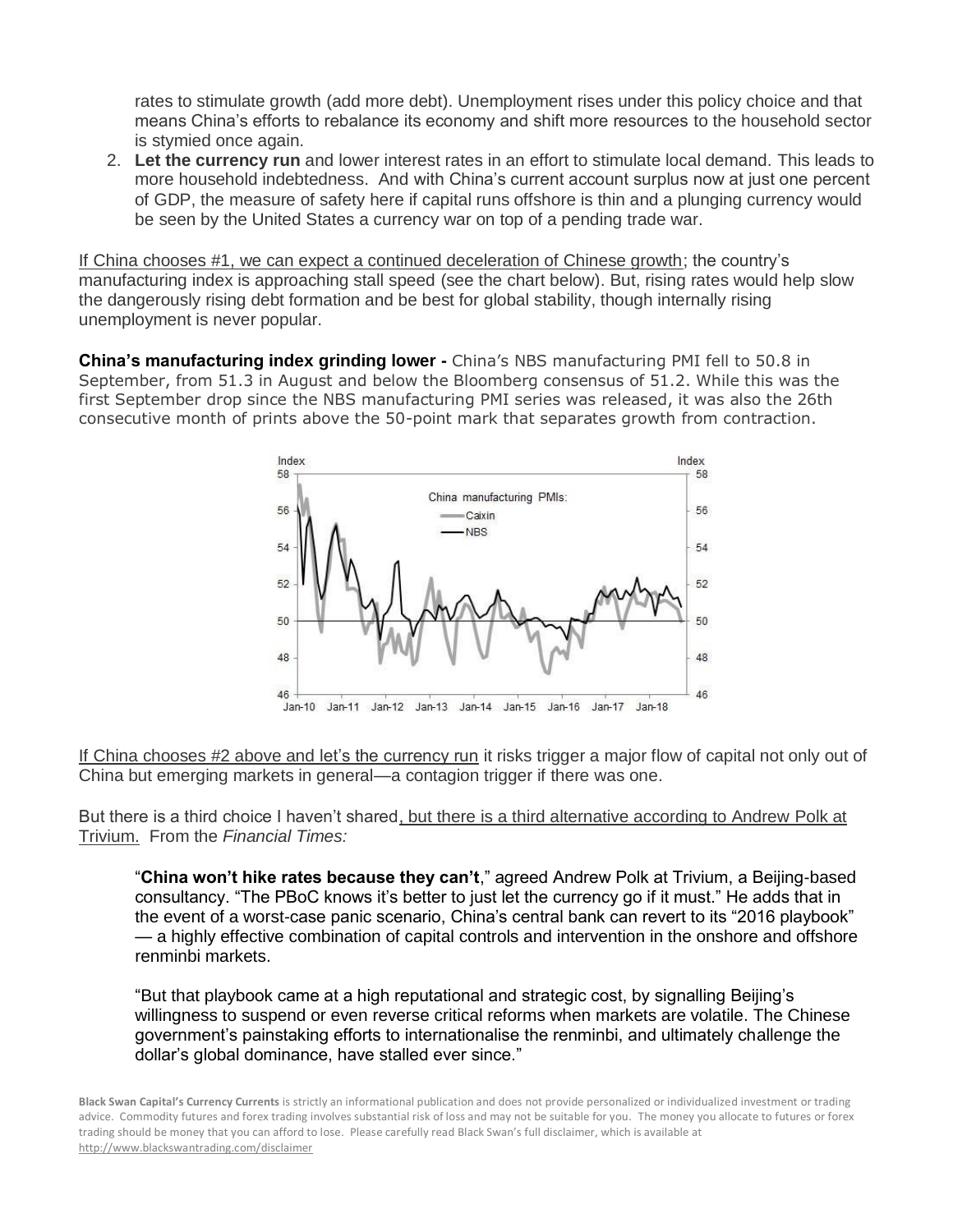Makes sense, but the difference is this is 2018, not 2016. The spread has tightened a great deal since then' it is potentially a more powerful drain on China's capital given the rising risks of a trade war. ▲

…

Well, the US-China trade real has grown more serious since early October—it has deepened and widened to other strategic areas. All the more depressing for China, and eventually US growth. If China lets its currency run, we believe it will trigger a global deflationary bust—a massive run into US paper and give the dollar a major risk bid.

Europe has its own hosts of problems. For example: Brexit, Italy, immigration issues, and social revolt across the continent. We sure can't count on the European consumer to be the engine of growth given that *milieu* of madness.

So, unless something happens quickly, such as the US and China coming to some type of major agreement, which is still possible but growing increasingly unlikely with time, it seems US long yields will continue to work lower along with oil prices (and other commodities) as the US dollar rallies on global risk.



**US Dollar Index Daily** 

Fresh High!

 $[b]$ 

 $(e)$ 

 $\left(\mathrm{e}\right)$ 

99 98.7

QR 4

98.1

97.8 97.5

 $97.2$ 96.9

96.3 96

As it relates to the dollar, technically we have been in a tight range the last couple of months.